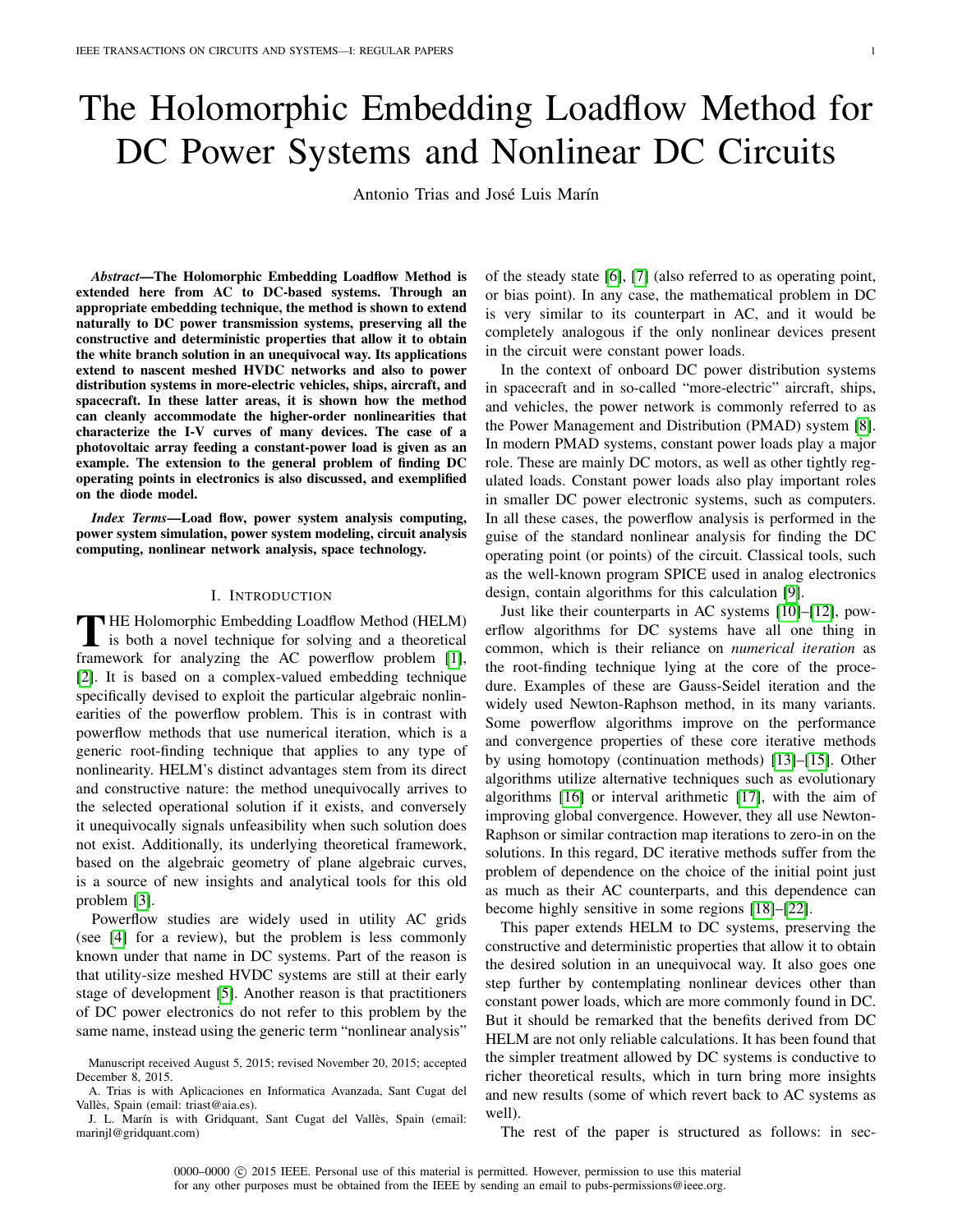tion [II,](#page-1-0) HELM is adapted to DC power systems with linear components and constant power loads. Section [III](#page-2-0) then extends the method to power systems including devices with nonlinearities of a more general nature. Section [IV](#page-3-0) presents a model of a photovoltaic panel feeding a constant power load, as an example of a power system containing higher order nonlinearities. Section [V](#page-5-0) presents an example of a general (non-power) DC circuit, a simple diode, which shows how the HELM methodology can be extended to a problem that is far removed from the field of power transmission, in which the method originated. Section [VI](#page-6-0) is dedicated to a discussion comparing HELM methods to other state of the art iterative methods, dwelling on the conceptual differences, advantages and disadvantages, and showing some results. The appendix shows how to best calculate Pade approximants in ´ the context of the method, including a discussion on how to avoid numerical stability and precision issues.

## II. ADAPTING HELM TO DC SYSTEMS

<span id="page-1-0"></span>Consider a general DC power network consisting of linear devices and constant power loads. Constant power generation, although less common, is also contemplated by allowing loads of opposite sign. The power flow equations that describe the steady state of such system, written in terms of the current balance at each bus, are:

<span id="page-1-1"></span>
$$
\sum_{j} G_{ij}^{(\text{tr})} V_j + G_i^{(\text{sh})} V_i = -\frac{P_i}{V_i} \,, \tag{1}
$$

where the summation runs over all buses  $j$ , including swing buses (at least one swing is assumed). The index  $i$  varies over all unknown variables  $V_i$ , that is, there is one equation for each non-swing bus *i*. Here  $G_{ij}^{(tr)}$  is the transmission conductance matrix,  $G_i^{(\text{sh})}$  represents shunt conductances and resistive loads, and  $P_i$  is a constant power load. Contrary to the convention in AC power flow, the so-called passive sign convention is adopted here, i.e.  $P_i$  is positive for loads and negative for generators.

The key to extend HELM to this problem lies in two of the fundamental driving ideas presented in [\[2\]](#page-10-1): exploiting the specific algebraic structure of the problem, and doing so guided by the particular *projective invariance* of [\(1\)](#page-1-1). Embedding techniques, as a general concept, exploit the smoothness of the functions involved, as it is done for instance in homotopic continuation methods. But the evidently simple algebraic structure of powerflow equations suggests that one could do much better if the embedding could preserve *holomorphicity*, which is a much stronger condition (see the detailed discussion in Section [VI](#page-6-0) on the comparison with continuation methods). On the other hand, the projective invariance of the equations links the global scale of voltages (or equivalently, the choice of swing voltage) with a global scaling of constant-power injections: if one makes the change of variables  $V'_k \equiv \lambda V_k$ , the equations recover exactly the same form after rescaling the injections as  $P'_i \equiv \lambda^2 P_i$ . This naturally suggests an embedding that scales constant-power injections, which has the additional appeal of mimicking the physics of an energized transmission network as it gets loaded gradually and uniformly. The end result is an embedding that ensures holomorphicity and, moreover, effectively converts the powerflow problem into a study of (complex) *algebraic curves*.

In contrast with the AC case, all magnitudes involved here are now real instead of complex, but it is essential that the embedding parameter is complex because it is only by working in the complex plane that the whole structure of solution branches can be found. Among other reasons, this is a consequence of the fundamental theorem of algebra, which ensures that the algebraic curve, being a polynomial, always has  $n$  roots,  $n$  being the degree of the polynomial. Additionally, working in the complex plane guarantees the application of Stahl's theorem [\[23\]](#page-11-14), [\[24\]](#page-11-15), which is essential for the convergence and maximality of the analytic continuation procedure used in the numerical summation of the power series.

The proposed embedding is then as follows:

<span id="page-1-2"></span>
$$
\sum_{j} G_{ij}^{(\text{tr})} V_j(s) = -s G_i^{(\text{sh})} V_i(s) - \frac{s P_i}{V_i(s)}, \qquad (2)
$$

where s is a complex parameter. Constant power loads and shunt-connected devices are embedded directly in s, so that they all vanish at  $s = 0$ . The aim is to obtain a reference state at  $s = 0$  that represents a linear, pure transmission network energized by the swing bus, but having no connected loads. Embedding shunt terms is not essential, but it simplifies the reference state and moreover it mirrors closer what actually takes place when progressively loading a network.

Multiplying equations [\(2\)](#page-1-2) by  $V_i$  to eliminate denominators makes it explicit that they are polynomial, and therefore define the voltages  $V_i(s)$  as space algebraic curves. Standard elimination procedures (such as, among others, Buchberger's algorithm  $[25]$  for finding a Gröbner basis of the system) allow one to arrive to a single polynomial equation in one of the unknowns, while the rest are eliminated in a triangular fashion. Such elimination polynomial is expensive to compute explicitly in networks larger than just a few buses, but the important point is that the embedded system [\(2\)](#page-1-2) is thus proven to be an algebraic curve. Notice that in contrast to the AC problem, where one has to take special care to get rid of the complex conjugation operation by introducing additional variables  $V_i(s)$ , here there is no need to do so. The equivalent counterpart of the reflection condition is simply:

<span id="page-1-3"></span>
$$
V_i(s) = V_i^*(s^*) , \t\t(3)
$$

which is a requirement for solutions to be real for s real. Solutions that do not satisfy [\(3\)](#page-1-3) are "ghost" solutions, i.e. they are not physically realizable.

Next, standard techniques for manipulating formal power series [\[26\]](#page-11-17) are used to numerically compute solutions. The main goal is to obtain the operational solution, but let us initially consider the power series expansion (about the point  $s = 0$ ) of any of the multiple branches, i.e. any of the socalled *germs* of the multi-valued holomorphic function  $V_i(s)$ defined by the algebraic curve:

$$
V_i(s) = \sum_{n=0}^{\infty} V_i[n] s^n.
$$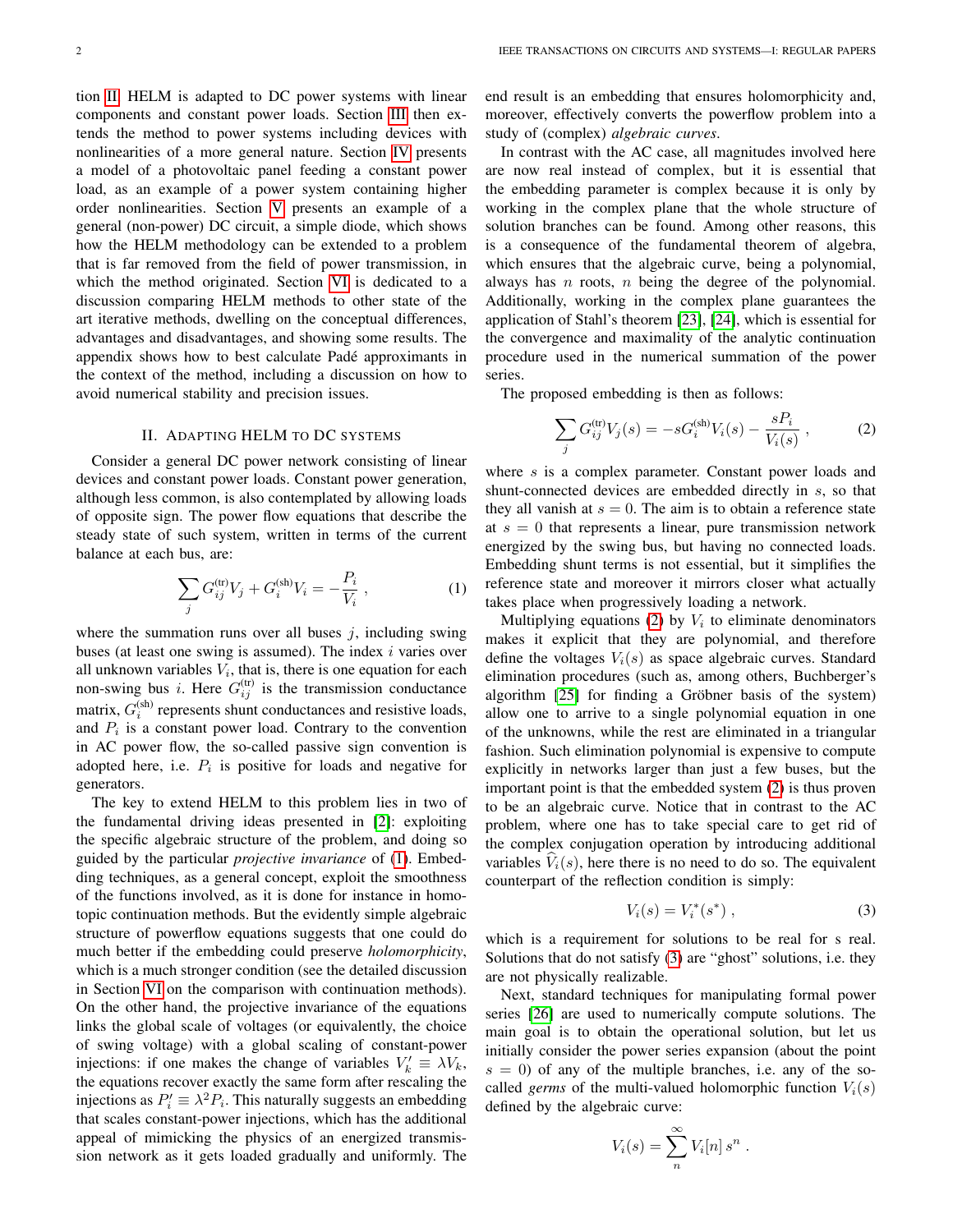The function  $1/V_i(s)$  appearing on the right hand side in [\(2\)](#page-1-2) also has a power series expansion  $1/V_i(s) = \sum_{n=1}^{\infty} V_i^{-1}[n] s^n$ , whose coefficients are related to those of  $V_i(s)$  by the following expressions:

$$
V_i[0] V_i^{-1}[0] = 1
$$
  

$$
\sum_{k=0}^{n} V_i[k] V_i^{-1}[n-k] = 0 \qquad (n \ge 1)
$$
 (4)

<span id="page-2-2"></span>This can be deduced from the power series of the constant function  $1 = V(s) \cdot 1/V(s)$ . Plugging the expressions for these power series into equations [\(2\)](#page-1-2) and extracting the coefficients at an arbitrary order in s, say  $N + 1$ , the following linear system is obtained:

<span id="page-2-1"></span>
$$
\sum_{j} G_{ij}^{(\text{tr})} V_j[N+1] = -G_i^{(\text{sh})} V_i[N] - P_i V_i^{-1}[N]. \quad (5)
$$

The left hand side contains the unknowns (the coefficients at order  $N + 1$ , while everything else on the right hand side is composed of coefficients at order  $N$  or lower. By starting recurrence relation [\(5\)](#page-2-1) at order zero with an adequate choice of germ, the progressive solution in sequence of these systems provides the construction of the power series up to any desired order. This involves of course the calculation of the coefficients appearing on the right hand side, which are obtained in this case through the use of relations [\(4\)](#page-2-2). It is important to remark that the conductance matrix  $G_{ij}^{(tr)}$  remains fixed; therefore its factorization needs to be performed only once.

The choice of a reference germ with which to bootstrap the calculations in [\(5\)](#page-2-1) is of key importance. After all, this choice determines which solution branch will be propagated by analytical continuation in the final part of the procedure. In fact, the embedding has been devised so that making this choice at  $s = 0$  is both possible and straightforward. When  $s = 0$ , the embedded system has only one possible solution satisfying  $V_i(0) \neq 0$  at all buses. Moreover, this solution makes physical sense as an energized but unloaded transmission network (i.e.  $V_i[0] = V_{sw}$ , the swing source, for all  $i$ ). The branch generated by this germ is therefore labeled as the "white" branch. At the  $s = 0$  limit, all other power flow solutions, whether physical or not, contain one or more buses whose voltage is zero; such germs would generate "black" branches and "ghost" (unphysical) branches.

The method concludes with the numerical evaluation of the germ at the desired point  $s = 1$  by means of analytic continuation techniques. In particular, the method prescribes Padé approximants [\[27\]](#page-11-18) because, by Stahl's theorem [\[23\]](#page-11-14), [\[24\]](#page-11-15) the sequences of near-diagonal Pade approximants converge ´ to the actual function in its maximal domain of analytical continuation (in the capacity sense). In practice, the "stairstep" sequence along the diagonal and superdiagonal of the Padé table, which is equivalent to the convergents of the continued fraction of the power series, is the most efficient one. Thanks to Stahl's result, if the solution on this branch exists at  $s = 1$ , then it will be found because the Padé approximants converge; and conversely, if it does not exist then the Pade approximants ´ will not converge.

In addition to providing a direct numerical method for computing solutions, HELM provides a rigorous grounding for the problem of identifying the operational solution in power systems, as argued in [\[1\]](#page-10-0), [\[2\]](#page-10-1). As some authors have demonstrated, criteria based exclusively on the stability of the solution are not sufficient to unambiguously select which is the operational solution [\[28\]](#page-11-19). HELM's *proposal* is that the operational solution is defined as the one that continuously connects, in the analytic continuation sense, to the well-defined reference state at  $s = 0$  described above. Note that this is an argument based on physics and continuity, not on mathematics. While it is certainly possible for a power system to enter into an operating state that is not the white branch proposed by HELM, the physics of power systems shows that such states are sub-optimal (i.e. they have greater line losses) [\[29\]](#page-11-20).

#### <span id="page-2-0"></span>III. DEVICES WITH HIGHER-ORDER NONLINEARITIES

In many DC power systems of interest it is common to find nonlinear devices other than constant power loads. This is certainly the case in power electronics, where one finds I-V characteristic curves of many different types. In the following, it is shown how to accommodate these in the HELM framework.

For the purposes of this discussion, nonlinearities are divided into two broad categories: those arising from sharp changes of regime (e.g. saturation effects, limits, sharp steps, etc.) vs. those that are smooth (i.e., differentiable). Nonlinearities of the former type have to be treated out of HELM methodology properly speaking, since they are not conductive to a holomorphic treatment<sup>[1](#page-2-3)</sup>. In this paper it is assumed that the method is applied piecewise on each smooth regime, leaving the global problem of non-smoothness for future work.

Let us consider a DC network containing nonlinear devices:

$$
\sum_{j} G_{ij}^{(\text{tr})} V_j + G_i^{(\text{sh})} V_i + \sum_{j} I_{ij}^{(\text{tr})} (V_j, V_i) + I_i^{(\text{sh})} (V_i) = -\frac{P_i}{V_i} \,. \tag{6}
$$

The second summation on the left hand side runs over the series-connected nonlinear devices at bus  $i$ , which are assumed to have I-V characteristics given by the functions  $I_{ij}^{(tr)}(V_j, V_i)$ . Each bus  $i$  may also have shunt-connected nonlinear devices, having an I-V characteristic given by  $I_i^{(\text{sh})}(V_i)$ .

Now if this system were representing a general nonlinear electronic circuit, then there would not be a clear a priori guide as to how to embed it, because such systems have in general several possible DC operating points (sometimes purposefully by design). But if, on the other hand, the network has been designed for *power transmission and delivery*, then it is plausible to postulate that the desired DC operating point can be defined as it was done for AC power systems: a state that connects back (in the analytic continuation sense) to an energized network with no loads or injections. With this

<span id="page-2-3"></span><sup>&</sup>lt;sup>1</sup>In principle, the method could still apply after these have been approximated by smooth functions, but the authors have not explored this possibility yet.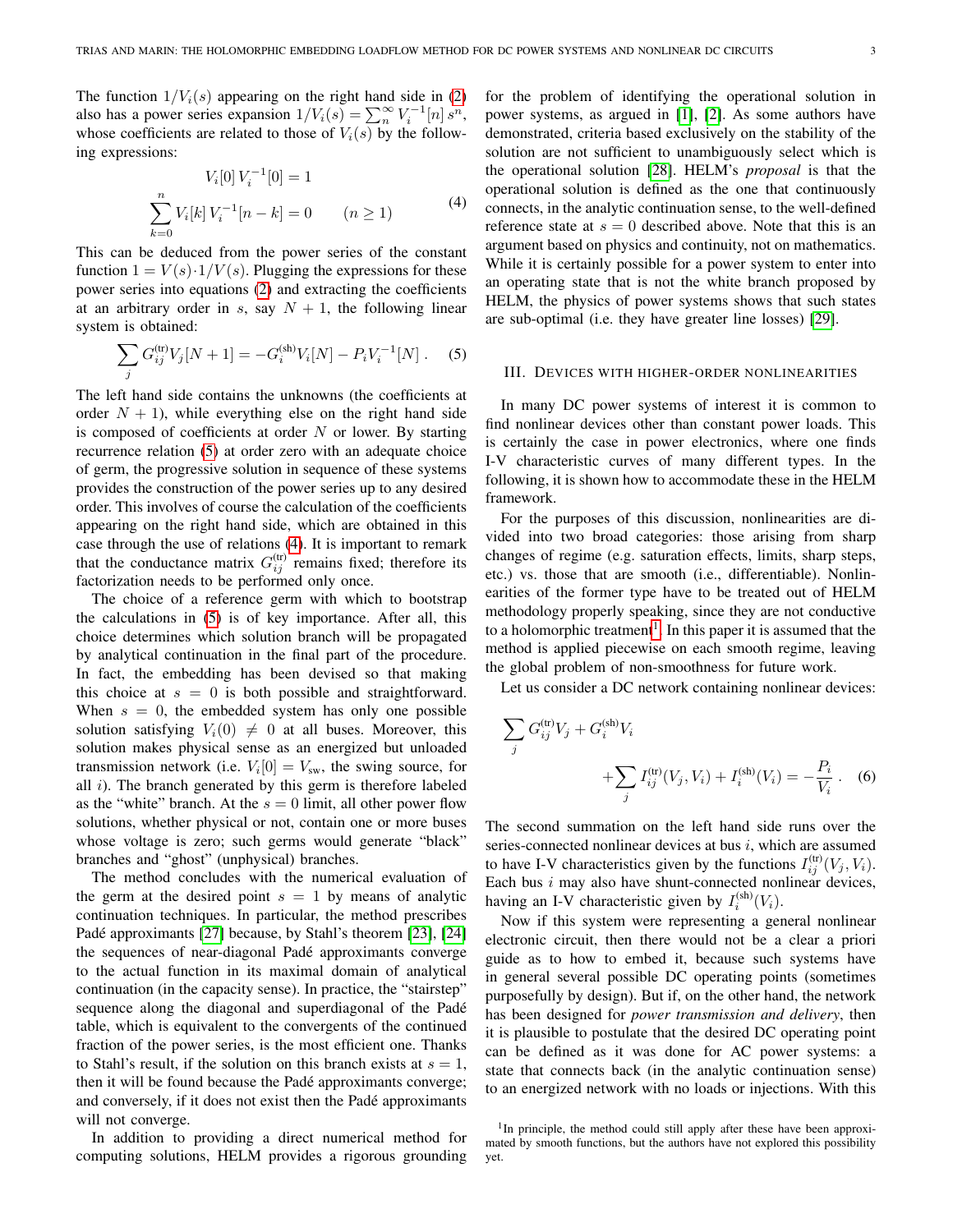guidance, the proposed embedding is as follows:

$$
\sum_{j} G_{ij}^{(\text{tr})} V_j = (s-1) \sum_{j} G_{ij}^{(\text{nl})} V_j - s \sum_{j} I_{ij}^{(\text{tr})} (V_j, V_i)
$$

$$
- s I_i^{(\text{sh})} (V_i) - s G_i^{(\text{sh})} V_i - \frac{s P_i}{V_i} . \quad (7)
$$

Series-connected nonlinear devices are embedded in such a way that their effect at  $s = 0$  is equivalent to a resistive transmission link, thus contributing a conductance matrix entry  $G_{ij}^{(nl)}$ . This is done so that the analytic continuation of the reference state at  $s = 0$  can be a priori connected with the operational solution at  $s = 1$ , when all loads and devices are connected (otherwise some nodes would be isolated at  $s =$ 0). The suggested value to use for  $G_{ij}^{(nl)}$  is the corresponding ratio  $I(V)/V$  obtained at the nominal operating voltage of the power network. By contrast, constant power loads and shuntconnected devices are all embedded directly in s as before, so that they vanish at  $s = 0$ . Thus the reference state at  $s = 0$  is given by a linear, pure transmission network energized by the swing bus, but having no connected loads.

Considering the power series expansions of the voltages and the nonlinear I-V functions involved in [\(7\)](#page-3-1), the relation for the coefficients at order  $N + 1$  is:

$$
\sum_{j} \left( G_{ij}^{(\text{tr})} + G_{ij}^{(\text{nl})} \right) V_{j}[N+1] = \sum_{j} G_{ij}^{(\text{nl})} V_{j}[N] - \sum_{j} I_{ij}^{(\text{tr})}[N] - I_{i}^{(\text{sh})}[N] - G_{i}^{(\text{sh})} V_{i}[N] - P_{i} V_{i}^{-1}[N]. \tag{8}
$$

The left hand side of this system contains the unknowns, and everything else on the right hand side depends on coefficients at order N or lower. Just like  $V_i^{-1}[N]$  in relation [\(4\)](#page-2-2), it is found that the coefficients  $I_{ij}^{(\text{tr})} [N]$  and  $I_i^{(\text{sh})} [N]$  can also be obtained as a function of the coefficients of the voltage,  $V_i[0], \ldots, V_i[N]$  $V_i[0], \ldots, V_i[N]$  $V_i[0], \ldots, V_i[N]$ . The examples in Sections [IV](#page-3-0) and V show how to obtain such relations for non-trivial nonlinear functions. The rest of the procedure would be the same as in section [II.](#page-1-0)

It should be emphasized that the embedding proposed in [\(7\)](#page-3-1) is only a reasonable one, a priori, for this generic power system. Depending on the specific nature of the nonlinearities involved, a different embedding may be found more adequate, but the guiding principles would be the same. The next section provides an example.

## <span id="page-3-0"></span>IV. PHOTOVOLTAIC PANEL FEEDING A CONSTANT POWER LOAD

Let us consider a simplified model consisting of one solar photovoltaic (PV) panel source coupled to a DC-DC buck converter feeding a load tightly regulated to have a constantpower characteristic. Some authors have proposed this as a simplified model of the relevant behavior of DC power distribution systems aboard spacecraft [\[30\]](#page-11-21), [\[31\]](#page-11-22). Fig. [1](#page-3-2) displays a schematic view of this system. The solar PV panel has a characteristic I-V curve with high nonlinearity. It is commonly approximated by a high order polynomial:

$$
I(V_1) = I_{SC} \left( 1 - \left(\frac{V_1}{V_{OC}}\right)^K \right) , \qquad (9)
$$

<span id="page-3-1"></span>

<span id="page-3-2"></span>Fig. 1. Solar panel feeding a DC-DC converter coupled to a constant power load.

where  $I_{SC}$  is the short circuit current and  $V_{OC}$  is the open circuit voltage of the panel. A value of  $K = 33$  provides accuracy within 2% of experimental results [\[31\]](#page-11-22). The panel output is fed to the converter through a distribution line with resistance  $R_{12}$ . The effective I-V characteristic of the converter plus regulated load system shows two very different regimes depending on the value of its input voltage, one being constantpower and the other one being linear resistive:

<span id="page-3-3"></span>
$$
I(V_2) = \begin{cases} \frac{V_{\text{reg}}^2}{R_L V_2} & \text{if } V_2 > V_{\text{reg}}\\ \frac{V_2}{R_L} & \text{if } V_2 \le V_{\text{reg}} \end{cases}
$$
(10)

<span id="page-3-5"></span>In the following, the holomorphic embedding method will only be applied to the desirable regime,  $V_2 > V_{\text{rec}}$ , where the regulation can sustain a constant power draw. Of course the results would have to be checked after the fact, to verify that  $V_2$  is indeed within this regime. The equations of the system are thus:

$$
I_{SC} \left( 1 - \left(\frac{V_1}{V_{OC}}\right)^K \right) = \frac{V_1 - V_2}{R_{12}}
$$

$$
\frac{V_1 - V_2}{R_{12}} = \frac{V_{reg}^2}{R_L V_2}
$$

For the purpose of exemplifying how to deal with higher order nonlinearities, the system will be approximated by making the resistance of the transmission line  $R_{12} = 0$ , which is a reasonable assumption in real systems and does not change the essence of the following derivation. Then  $V_1 = V_2 \equiv V$ , and the system reduces to a single equation:

$$
I_{SC}\left(1 - \left(\frac{V}{V_{OC}}\right)^K\right) = \frac{V_{reg}^2}{R_L V}.
$$

The notation is simplified by working with the dimensionless magnitudes  $U \equiv V/V_{\text{reg}}$ ,  $U_0 \equiv V_{\text{OC}}/V_{\text{reg}}$ , and  $p \equiv V_{\text{reg}}/(I_{\text{SC}}R_L)$ :

<span id="page-3-4"></span>
$$
1 - \left(\frac{U}{U_0}\right)^K = \frac{p}{U} \,. \tag{11}
$$

Disregarding the undesired regime defined by [\(10\)](#page-3-3), it is straightforward to verify graphically that this system may have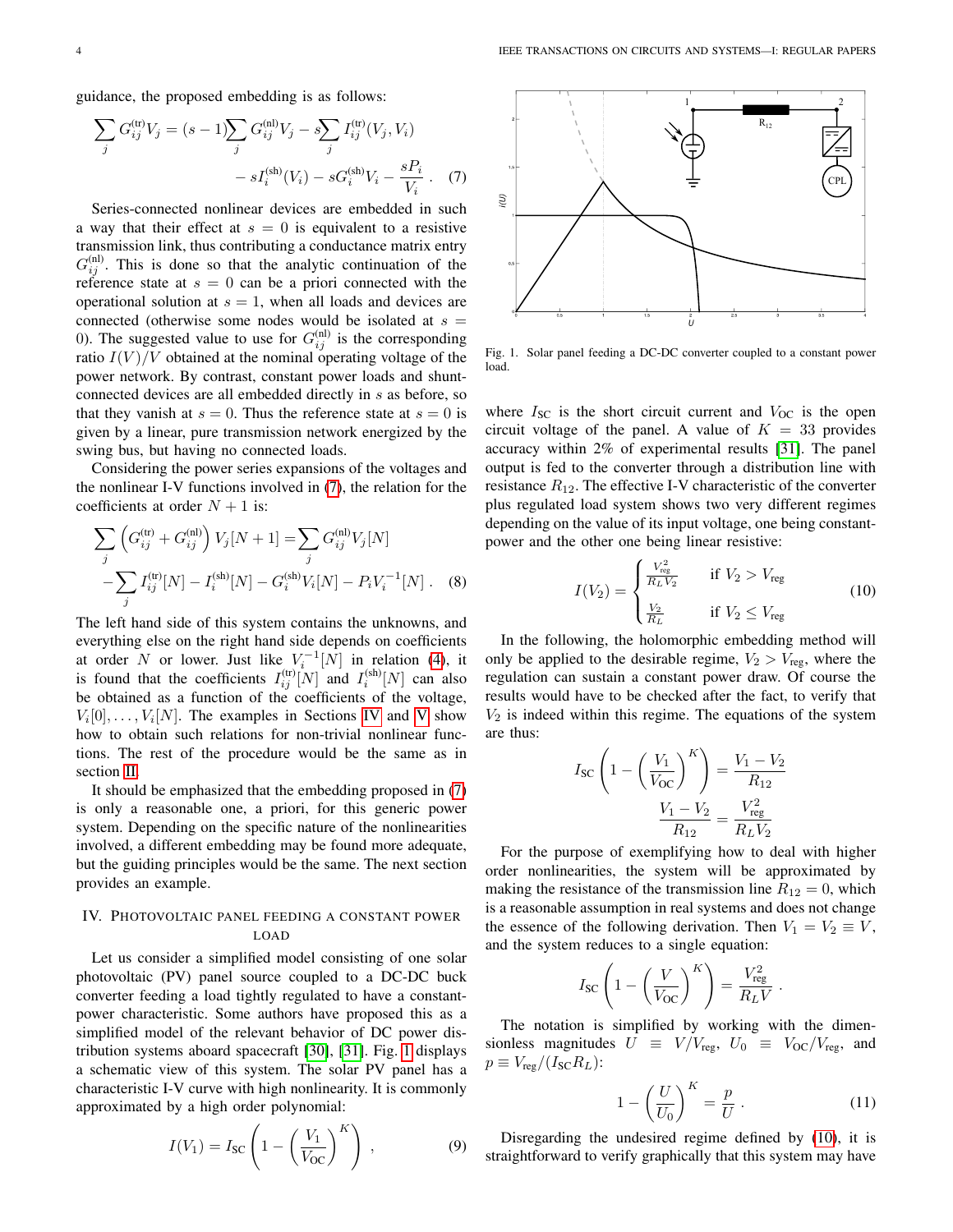two, one, or zero solutions. A single solution is obtained at the tangency limit, which can be obtained as the point where [\(11\)](#page-3-4) and its derivative have a common zero:

$$
U^{\text{crit}} = p \left( 1 + \frac{1}{K} \right)
$$
  
\n
$$
U_0^{\text{crit}} = \frac{(1 + K)^{1 + \frac{1}{K}}}{K} p .
$$
\n(12)

<span id="page-4-5"></span>Notice that  $U_0^{\text{crit}}$  is proportional to p, and the proportionality constant only depends on K. For  $U_0 > U_0^{\text{crit}}$  the system has two solutions, while for  $U_0 < U_0^{\text{crit}}$  it has none. This of course assumes that the system is operating in the desired regime, i.e.  $1 < U < U<sub>0</sub>$  in this case.

#### *A. Holomorphic embedding. White branch.*

The physics of this circuit naturally suggests a holomorphic embedding completely analogous to the one used in general AC power systems:

<span id="page-4-0"></span>
$$
1 - \left(\frac{U(s)}{U_0}\right)^K = \frac{sp}{U(s)},\tag{13}
$$

where the reference solution at  $s = 0$  is clearly realizable (open circuit state) and can be physically continued to the solution in the branch with higher voltage. For the purpose of labeling, this will be referred to as the "white" branch.

To put this into correspondence with the general treatment given in [\(7\)](#page-3-1), note that the PV panel, i.e. the left hand side in [\(13\)](#page-4-0), plays the role of an injection  $I_i^{(\text{sh})}(V_i)$ , *not* a series device. However, in this simple example it has not been embedded under s because it is the only energy source.

Using the power series expansion of  $U(s)$  about  $s = 0$ , plus the corresponding one for the function  $1/U(s)$ , and plugging them into [\(13\)](#page-4-0), one would obtain, after extracting the terms at a given order  $N$  on both sides of the equation, a relationship for the coefficients of  $U(s)$ . To make this relationship explicit, a useful technique will be used, which is of general applicability when working with power series. It exploits the fact that the coefficients of a power series and those of its derivative are related to each other in a very simple way. Defining the auxiliary function  $R(s) \equiv (U(s)/U_0)^K$  and taking the logarithmic derivative with respect to s on both sides of it, one obtains:

$$
U(s)R'(s) = KR(s)U'(s) .
$$

Using the power series expansion of both  $U(s)$  and  $R(s)$ , and plugging them into this equation, one obtains the following relation for the coefficients at order N:

$$
R[N+1]U[0] + \sum_{k=0}^{N-1} \left(\frac{k+1}{N+1}\right) R[k+1]U[N-k] =
$$
  
\n
$$
KU[N+1]R[0] + K \sum_{k=0}^{N-1} \left(\frac{k+1}{N+1}\right) U[k+1]R[N-k],
$$
\n(14)

where the highest order terms have been singled out. Note that from [\(13\)](#page-4-0) the term  $R[N+1] = -pU^{-1}[N]$ . Therefore relation [\(14\)](#page-4-1) provides  $U[N+1]$  from terms that are all known

from the preceding orders. At this point, the choice of germ is introduced: the reference solution here is such that  $U(0) = U_0$ , and thus  $U[0] = U_0$  and  $R[0] = 1$ . This provides the values to start the recurrence relation and thus the method constructs the "white germ". The rest of the procedure consists in performing the analytic continuation of the power series of the voltages, using Pade approximants as prescribed by the method. ´

#### *B. Black branch*

In this case the other solution can also be calculated by an analogous procedure. Intuitively, this branch is such that  $U \rightarrow$ 0 as  $s \to 0$ , but approaching a finite current in the power flow equation (short circuit condition). Therefore it is reasonable to tentatively represent the voltage explicitly as  $U(s) = sX(s)$ , so that the equation becomes:

$$
1 - s^K \left(\frac{X(s)}{U_0}\right)^K = \frac{p}{X(s)}
$$

This indeed admits a unique solution at  $s = 0$  such that  $X(0) \neq 0$ , namely  $X(0) = p$ . This is key, as it provides the selection of the desired germ for the constructive procedure that follows. The branch generated by this germ will be referred to as "black".

One technical difficulty should be addressed first. Notice how the s variable only appears in this equation as the power  $s^K$ . Under the s-representation, the power series for  $X(s)$ would be lacunary, i.e. it would have many gaps in its terms since all of them would be powers that are multiple of  $K$ . For large K this would generate numerical problems, in general. But thanks to holomorphicity, this problem can be completely avoided, simply using the variable  $t \equiv s^K$ :

<span id="page-4-2"></span>
$$
1 - t \left(\frac{X(t)}{U_0}\right)^K = \frac{p}{X(t)}\,. \tag{15}
$$

.

This can be viewed as a *reparameterization* of the underlying algebraic curve. Similarly to the previous case, defining an auxiliary function  $T(t) \equiv (X(t)/U_0)K$  and taking the logarithmic derivative with respect to  $t$  on both sides of this definition, one obtains a relation completely analogous to [\(14\)](#page-4-1) in the former case:

$$
T[N+1]X[0] + \sum_{k=0}^{N-1} \left(\frac{k+1}{N+1}\right)T[k+1]X[N-k] =
$$
  

$$
KX[N+1]T[0] + K\sum_{k=0}^{N-1} \left(\frac{k+1}{N+1}\right)X[k+1]T[N-k]
$$
  
(16)

The reparameterized powerflow equation [\(15\)](#page-4-2) yields a slightly different relationship this time:

<span id="page-4-4"></span><span id="page-4-3"></span>
$$
T[N] = -pX^{-1}[N+1].
$$
 (17)

<span id="page-4-1"></span>These last two relations are sufficient to construct the power series for  $X(s)$ . In this case the black branch germ is such that  $X[0] = p$  and therefore  $T[0] = (p/U_0)^K$ . With these starting values, one would first use [\(17\)](#page-4-3) and the relation for the reciprocal series [\(4\)](#page-2-2) to obtain  $X[N+1]$ , and then use [\(16\)](#page-4-4) to obtain  $T[N + 1]$ . Analogously, one would evaluate the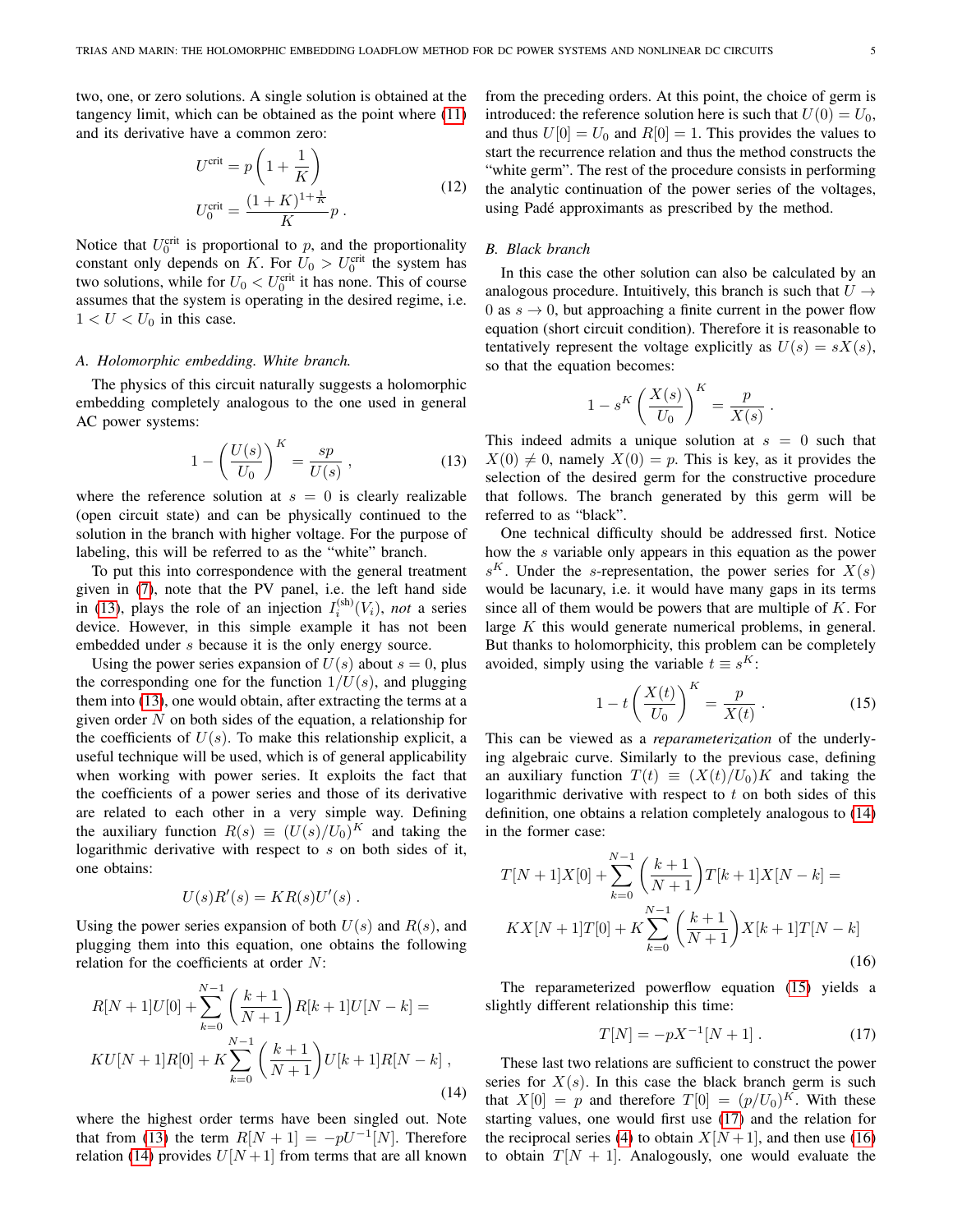<span id="page-5-1"></span>TABLE I NUMERICAL RESULTS APPROACHING THE CRITICAL TANGENCY POINT

| $\delta p$ | $U_{\rm white}$ | $N_{\text{white}}$ | $U_{\rm black}$ | $N_{\rm black}$ |
|------------|-----------------|--------------------|-----------------|-----------------|
| 0.1        | 1.877456        | 39                 | 1.647165        | 9               |
| 0.01       | 1.827381        | 214                | 1.760707        | 19              |
| 0.001      | 1.807456        | 684                | 1.786533        | 54              |
| 0.0001     | 1.801180        | 924                | 1.793967        | 259             |
| 0.00001    | 1.800051        | 1024               | 1.796230        | 939             |
| 0.000001   | 1.799541        | 1679               | 1.796659        | 619             |

resulting power series using (near diagonal) Pade approximant ´ sequences. Stahl's theorem applies equally to this case, as it is simply a different power series germ of the same algebraic curve.

#### <span id="page-5-3"></span>*C. Operational vs. non-operational branch*

In the treatment above, the two branches were referred to as white and black, refraining from designating them as desired vs. undesired, or operational vs. non-operational (let alone stable vs. unstable). However, as the system under study is a power delivery network, it is evident that the white branch is the desired one for operation, as it delivers the same power using higher voltage and smaller current. In systems whose design goal is not power delivery, this designation needs to be assessed on each articular case (cf. next section). Therefore, when using HELM for general electric circuits, the method does not automatically select "the" operational solution; rather, the practitioner needs to make this choice herself by designing an adequate embedding and selecting the desired germ at the reference state. How to do this in general is still an open question.

## *D. Numerical results*

The ability of the method to constructively calculate both solution branches was tested by performing some numerical experiments. Table [I](#page-5-1) shows the results obtained for each branch as the parameter  $p$  is varied towards the point of tangency  $p_{\text{crit}}$ given by [\(12\)](#page-4-5), where the two solutions merge. The parameter  $U_0$  was kept fixed at  $U_0 = 2.0$  and the exponent at  $K = 33$ . Requiring a fixed error tolerance of  $10^{-8}$ , the table shows the maximum order of the power series needed to achieve it, as a function of the distance  $\delta p = p_{\rm crit} - p$ .

As shown on the table, the accuracy is remarkable, even when in very close proximity to the point of collapse. Additionally, it was found that even at very high orders of the Pade´ approximants the numerical results are still stable, with orders up to  $N = 2000$  still possible within the limits of doubleprecision arithmetic. The numerical stability was found to be in general much better than in comparable AC systems, while the computational cost is of course smaller due to the use of real arithmetic.

For comparison, the same problem was solved using the classical Newton-Raphson (N-R) method. As expected, the results exhibit the dependence with respect to the initial seed, with fractality phenomena appearing on the bordering region



Fig. 2. Solutions obtained with the Newton-Raphson method, depending on the choice of the initial point. The lines in pale red and green mark the location of the actual "black" and "white" branches, respectively.

<span id="page-5-2"></span>between the two solutions. Fig. [2](#page-5-2) shows these results by coloring the two solutions the iterations can converge to. The x-axis represents the initial value of voltage used as a seed for the iteration, while the  $y$ -axis represents different values of the dimensionless load parameter  $p$ . Points in green represent seeds that converge to the white branch, red ones those that converge to the black branch, and black ones those that have not converged after 50 iterations. A few points shown in yellow represent convergence to a wrong value, within the error tolerance used  $(10^{-6})$ . For all values of  $U_0$  the situation is qualitatively the same, although the fractal region grows larger for higher values of  $U_0$ .

#### V. OPERATING POINT OF A DIODE CIRCUIT

<span id="page-5-0"></span>This section exemplifies how the fundamental ideas behind HELM methodology can be applied to the general problem of finding the DC operating point(s) of nonlinear circuits, other than power systems. Two main differences arise here: one, how to make the proper choice for the holomorphic embedding, which is not as obvious, in general; the other, how to identify and select the desired reference solution at the point  $s = 0$ . These two issues are of course intimately linked, as the choice of embedding is normally guided by some intuition about what the reference solution should be. The previous sections have shown that power systems provide a clear physical intuition for this (see also the canonical embedding described in [\[2\]](#page-10-1)), but for general DC circuits one must study each particular case. Although it is not possible to give a generic recipe, the driving idea is that one should strive to get a reasonable and realizable reference state, such that, a priori, it can be connected (in the analytic continuation sense) to the desired solution.

In order to show how this can be done, a simple diode circuit is analyzed. As shown in Fig. [3,](#page-6-1) a constant voltage source  $E$ feeds a diode through a line with resistance  $R_1$ , followed by a resistive load  $R_2$ . Disregarding the breakdown region for high reverse polarization, the ideal diode has an I-V characteristic given by the Shockley equation:

$$
I_{\rm D}(V_{\rm D}) = I_{\rm S} \left( e^{V_{\rm D}/nV_T} - 1 \right)
$$

,

where  $V_T$  is the thermal voltage (approximately 26 mV at room temperatures) and  $I<sub>S</sub>$  is the reverse bias saturation current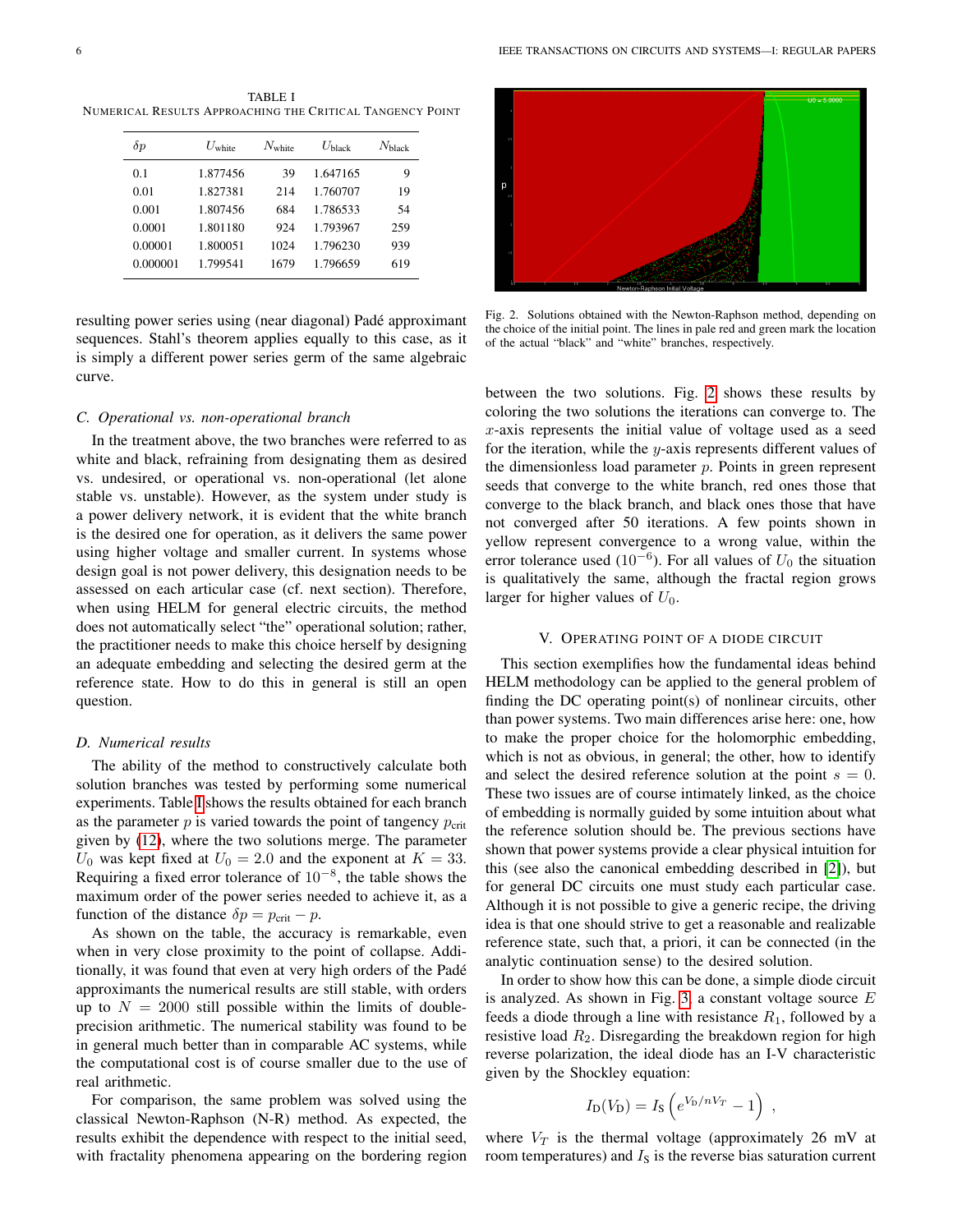

<span id="page-6-1"></span>Fig. 3. Graphical solution of the diode circuit.

(values typically in the  $\mu$ A range). The ideality factor n will be taken to be 1, without losing generality. The circuit equations are:

<span id="page-6-2"></span>
$$
\frac{E - V_1}{R_1} = I_D(V_1 - V_2) = \frac{V_2}{R_2} \,. \tag{18}
$$

Since a forward bias  $E > 0$  is assumed, one has  $0 < V_2 <$  $V_1$  < E. Defining dimensionless quantities  $U_1 \equiv V_1/E$ ,  $U_2 \equiv$  $V_2/E$ ,  $u \equiv (V_1 - V_2)/E$ , and eliminating  $U_1$  from [\(18\)](#page-6-2), one obtains:

$$
u = 1 - \left(1 + \frac{R_1}{R_2}\right) U_2.
$$

Eliminating  $U_2$  from [\(18\)](#page-6-2), and defining the dimensionless constants  $u_T \equiv V_T/E, \varepsilon \equiv (R_1 + R_2)I_S/E$ , one finally obtains:

<span id="page-6-3"></span>
$$
\varepsilon \left( e^{u/u_T} - 1 \right) = 1 - u \,. \tag{19}
$$

It is easy to see graphically that this equation has a single positive solution in the interval  $(0, 1)$ , given by the intersection of  $\varepsilon(e^{u/u_T}-1)$  with the line  $1-u$  (see Fig. [3\)](#page-6-1).

In sections [III](#page-2-0) and [IV-C](#page-5-3) it was shown how networks designed for power transmission have a natural choice for the embedding and the reference state at  $s = 0$ . Here instead we are confronted with a general nonlinear DC system, for which there is no clear criterion to guide us. This is an open question and therefore the best that can be done is to study it on a case-by-case basis. In our case, looking at [\(19\)](#page-6-3), the following holomorphic embedding is proposed:

<span id="page-6-4"></span>
$$
\varepsilon \left( e^{u(s)/u} - 1 \right) = 1 - su(s) \tag{20}
$$

This has a well-defined reference state at  $s = 0$ , namely  $u(0) = u_T \ln(1 + 1/\varepsilon)$ . Additionally, a somewhat physical interpretation is possible if one thinks of this embedding as a change  $u \rightarrow su(s), u_T \rightarrow su_T$  (this highlights how the intuition driving the design of the embedding is quite different from that used for power systems). Finally, given the shape of the nonlinearity in [\(19\)](#page-6-3), it is reasonable to expect that the analytic continuation to  $s = 1$  will not encounter any singularity.

The power series coefficients for  $u(s)$  are obtained in an analogous fashion to the procedures shown in section [IV.](#page-3-0) Defining the auxiliary function  $E \equiv \varepsilon (e^{u(s)/u_T} - 1)$ , and taking the derivative with respect to s on both sides of this definition, one obtains:

$$
E'(s) = \frac{1}{u_T}(E(s) + \varepsilon) u'(s) .
$$

Considering now the power series expansions of  $E(s)$  and the derivatives  $E'(s)$ ,  $u'(s)$ , one arrives to the following relation for the coefficients at order N:

$$
E[N+1] = \frac{E[0] + \varepsilon}{u_T} u[N+1] + \frac{1}{u_T} \sum_{k=0}^{N-1} \left(\frac{k+1}{N+1}\right) u[k+1] E[N-k]. \quad (21)
$$

Again, the embedded circuit equation [\(20\)](#page-6-4) provides the other necessary relation:

<span id="page-6-6"></span><span id="page-6-5"></span>
$$
E[N+1] = -u[N].
$$
 (22)

For the reference germ in this case,  $E[0] = 1$  and  $u[0] = u_T \ln(1 + 1/\varepsilon)$ . Using these starting values one can thus use recurrence relations [\(21\)](#page-6-5) and [\(22\)](#page-6-6) to construct the power series. Numerical experiments on this model show that the convergence properties of the resulting Padé approximant sequences are excellent, needing only about  $N = 5$  power series terms in order to achieve a relative error of less than  $10^{-14}$ . By contrast, Newton-Raphson on this simple system exhibits widely varying convergence properties depending on the choice of initial point for the iteration.

#### VI. COMPARISON WITH ITERATIVE METHODS

## <span id="page-6-0"></span>*A. Conceptual differences. Continuation methods.*

In order to address a meaningful and fair comparison with iterative methods, one must first consider the conceptual differences that separate those from the holomorphic embedding method. At the core of any method based on numerical iteration we find the idea of a map that, when iterated, is expected to converge to a fixed point. One seeks maps having the *contraction* property, which in principle guarantees that the iteration will converge to a fixed point starting from any point belonging to a certain (non-empty) set. Such set is called the *basin of attraction* of said fixed point under the map. However, it is well known that these basins of attraction are hard to characterize with precision, as their borders are fractal in general. This problem is particularly relevant for power systems, where the powerflow equations contain multiple solutions, each with their own basin of attraction under the iterative scheme. Several authors have explored this fractality problem in the context of powerflow [\[18\]](#page-11-12)–[\[22\]](#page-11-13), showing with numerical experiments how the borders between neighboring basins intertwine in complex patterns, also interspersed with points that lead to divergence.

While it is true that in practice the basins of attraction are usually large enough to allow any experimented engineer to find a good initial point, the issue we want to stress here is that *there is no general procedure to ensure convergence to the desired solution in a completely unattended fashion, unsupervised by any human expert*. HELM was actually born out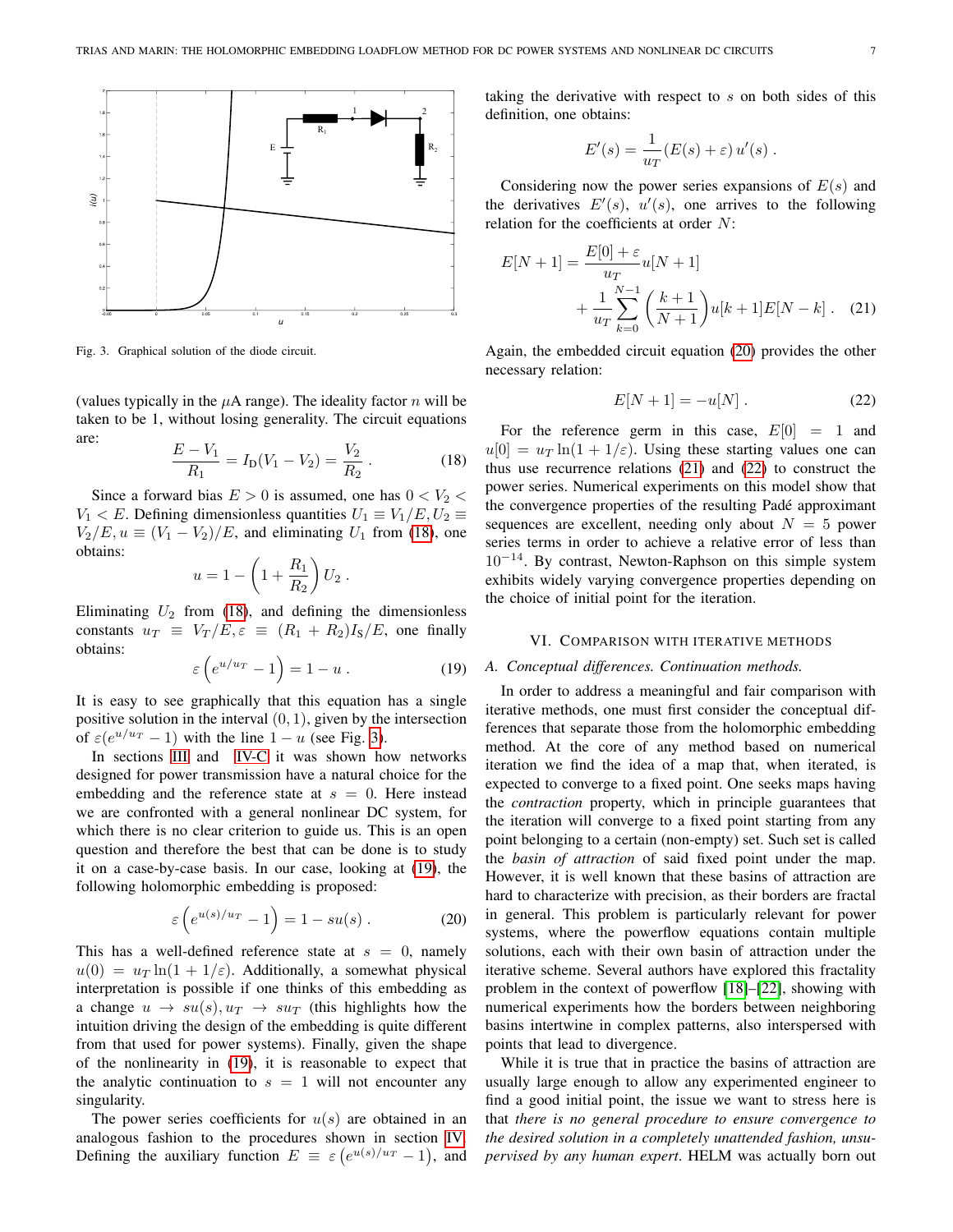of the need to develop new software applications for decisionsupport in transmission operation. There, the algorithms rely on performing a massive number of exploratory powerflows, many of them corresponding to abruptly changing scenarios. These algorithms cannot afford that a percentage of cases, however small, has a chance of diverging or mis-converging to undesired solutions. The same thing would happen to any sort of autonomous control, if it needed to rely on powerflow calculations.

Many approaches have been developed to minimize the chances of unpredictable behavior in iterative methods, but to our knowledge none of them can guarantee convergence in an automated, unsupervised fashion. This is due to the fundamental fractal behavior underlying contraction mappingbased numerical iteration. Specifically for Newton-Raphson, the Kantorovich theorem does in principle provide a criteria to find out whether a given starting point will converge or not, but this is unusable in practice because it requires computing the Lipschitz constant of the Jacobian (for a given initial guess), which is highly impractical. Moreover, if the result were negative, one would still be left with the hard problem of finding a better initial guess. Additionally, the theorem does not say anything about which solution is the desired one.

An important class of methods specifically devised to address convergence problems are those based on *homotopic continuation* [\[32\]](#page-11-23). These path-following methods have been used both in AC powerflows [\[33\]](#page-11-24), [\[34\]](#page-11-25) and for finding the DC operating point of general nonlinear circuits [\[13\]](#page-11-8)–[\[15\]](#page-11-9). The apparent similarities between HELM and continuation methods warrant an extended discussion in order to clarify some important points. Like HELM, continuation methods are also based on the general idea of the embedding technique, whereby one is able to solve the problem at the "easy" limit of the embedding parameter ( $\lambda = 0$ ) and then follow this solution up to the value of the parameter where the original system is recovered ( $\lambda = 1$ ). However, the key issue is that homotopy only exploits continuity and single differentiability. It is therefore a local method, essentially. It only requires that the starting point satisfies the conditions of the Implicit Function Theorem (i.e. no degeneracy at  $\lambda = 0$ ), and that no bifurcations are encountered on the path up to  $\lambda = 1$ . Certain bifurcations, namely turning points of the curve with respect to the parameter, may be overcome by switching to arc-length parameterization. In the context of finding the DC operating point of nonlinear circuits, probability-1 globally convergent continuation methods [\[13\]](#page-11-8), [\[35\]](#page-11-26) ensure that no bifurcations will be encountered (although there is no control as to what solution the homotopy arrives to). For these curve-tracking calculations, methods use either ODE-integration techniques or a predictor-corrector scheme, where the corrector is based on Newton-Raphson or quasi-Newton iteration. Modern continuation methods are considered to be computationally slow but robust, although their reliance on numerical iteration may still cause problems in practice [\[34\]](#page-11-25), [\[36\]](#page-11-27).

In contrast to homotopic continuation, the holomorphic embedding technique exploits *holomorphy*, in other words, complex analyticity. This is a much stronger condition than single differentiability. In fact, holomorphy endows the method

with *global* properties, because knowledge of the power series at a given point (that is, all its derivatives) can be used to reconstruct the function everywhere, by virtue of analytic continuation. It should be emphasized that analytic continuation and homotopic continuation are two different mathematical topics that have nothing in common. Analytic continuation is a technique widely used in complex analysis to extend the domain of a given holomorphic function. In particular, for holomorphic functions given as a power series representation, it is typically used to extend the function beyond the radius of convergence of the series. For a general mathematical problem, it is not known a priori what analytic continuation technique can be successful (other than a cumbersome re-evaluation of the power series at a different point), or what will be the extent of the maximal domain to which the function can be analytically extended. The key point is that, in the context of the powerflow problem, the HELM method does provide a method to perform analytic continuation, and moreover, it ensures that it is maximal. This analytic continuation is provided by the sequence of near-diagonal Pade approximants constructed ´ from the power series, as established by Stahl's theorems. As a way of showing the profound differences with homotopic continuation without delving any further in the mathematical foundations [\[2\]](#page-10-1), a few practical differences can be pointed out: HELM is able to directly calculate the solution at *any* point along the embedded path, without needing any previous point, and the calculation is carried out by a constructive procedure in a finite number of steps.

To conclude this discussion on the conceptual differences, a few remarks must be made on a common misunderstanding about the holomorphic embedding method, regarding its use of power series and "approximants". In contrast with real analysis, where Taylor power series have limited use (they are rarely convergent, and may even converge to a value different than the function), power series play a major role in complex analysis, and even more so in the field of algebraic curves. Actually, power series are one of the major ways of *representing* holomorphic functions. Far from being an approximation, the power series *is* the function. And although the power series only converges within its radius of convergence, analytic continuation allows one to make use of the information contained in the the power series to reconstruct the function well beyond that radius. Note that, for general holomorphic functions, there is no known procedure to obtain the maximal analytic continuation, but herein lies the power of Stahl's theorem: it states that, for the class of functions HELM deals with, the near-diagonal sequences of Pade approximants converge to ´ the function in their maximal domain of analytic continuation. Therefore, the method is not limited by any convergence issues (within the limits of finite-precision arithmetic), because the successive Padé approximants can get as close as desired to the sought solution—one just needs to obtain more terms of the power series.

## *B. Analysis of computational performance*

In terms of computation, the HELM method for DC systems consists of the same overall steps as for AC systems, except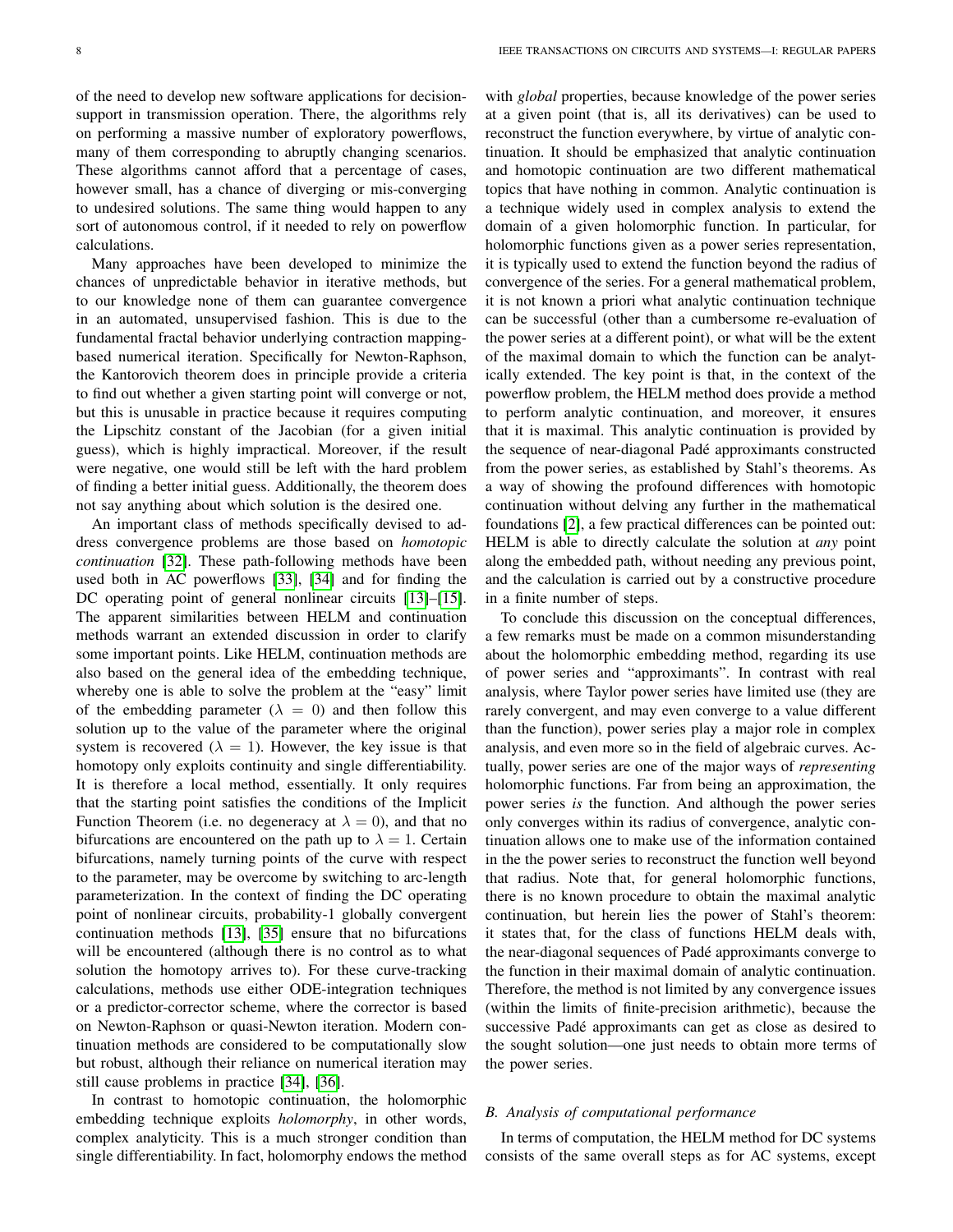that most of the arithmetic operations work with real variables instead of complex ones. The algorithmic structure of the procedure is as follows:

- Phase 1: factorize the conductance matrix
- Phase 2: main loop:
	- 1) Construct the members on the r.h.s. of the recurrent linear system (see [\(5\)](#page-2-1) and [\(8\)](#page-3-5)), using the power series terms obtained from the previous  $N$  steps.
	- 2) Solve the linear system to obtain the power series terms at the next order,  $N + 1$ .
	- 3) Use these newly computed terms to calculate the value, at  $s = 1$ , of the next Padé approximant along the stairstep of the Padé table.
	- 4) Check for convergence by comparing the values with those obtained from previous steps; if oscillation is detected, there is no solution.

To give some idea about the number of steps typically needed in practice, it is found that around 40 to 60 terms of the power series are sufficient to achieve a numerical precision of about 10 significant digits in all but the most ill-conditioned scenarios. Ill-conditioning only happens when the system is extremely close to a branch point (this corresponds to a point of voltage collapse in power systems), but this condition is easily detectable: the number of power series terms needed to decide whether there is convergence or oscillation grows abnormally near these points. Actually, in these marginal cases there are standard techniques of power series analysis that allow predicting with precision whether the system is "just before" or "just beyond" the branching point, independently of the Pade calculations. These are seldom needed, unless one is ´ worried about calculating the exact location of collapse points with precisions of 10 or more significant digits.

Note how, except for the overhead involved in Phase 2 steps 1 and 3, the overall computational complexity of the method is similar to fast-decoupled powerflow methods [\[11\]](#page-11-28), [\[12\]](#page-11-7), since the matrix is factorized only once and its factors are used repeatedly to solve linear systems (fast decoupled methods may easily take about 20 to 40 steps or more to converge, in typical applications). The admittance matrices arising from most networks are very sparse, so it is key to use a good LU sparse solver with fill-reducing permutations in order to obtain top performance. In our experience, the best results are normally obtained with the Approximate Minimum Degree fill-reducing algorithm, together with direct sparse LU solvers [\[37\]](#page-11-29). Note however that multifrontal and supernodal variants perform worse than the simple ones, because electric network matrices are so sparse that such blocking strategies (driven by the goal of exploiting optimized dense kernels such as the BLAS) just do not pay off.

Step 1 of Phase 2 involves the calculation of right-handside coefficients at order  $N$ , using all the power series terms previously calculated. This typically involves convolutions such as the ones appearing in  $(4)$ ,  $(14)$ ,  $(16)$ , or  $(21)$ . Thus the overall work per bus is  $O(N^2)$ , where N is the maximum order of the power series. Note however that the typical value of  $N$  is relatively low (40 to 60 maximum) and that this work is trivially parallelizable across buses.

Step 3 of Phase 2 involves the calculation of the Pade´ approximants for each bus voltage. As discussed in the Appendix, these are computed with algorithms whose cost is order  $O(N^2)$  per bus. This cost is for the whole of Phase 2, as the construction is incremental. Just like step 1, this calculation is trivially parallelizable, as it is completely independent for each bus. Additionally, for applications where the voltage at only one bus or a few buses is needed, one may avoid the calculation of the approximants altogether, except for the designated buses. This is a very common situation in software applications that perform exploratory powerflows, for instance. Yet another performance tactic is to keep the voltage power series and only evaluate the approximants lazily, on demand.

## *C. Numerical results*

For the purposes of comparing HELM to existing methods, we show below the results of some numerical experiments performed using a series of medium-size network models. We have not tried to test the convergence properties of iterative methods; as discussed above, the fractal nature of the problem makes it impossible to obtain any meaningful characterization valid for general network models and scenarios, even in a statistical way. Rather, the purpose here is to provide some useful orders of magnitude about the real-world performance of HELM vs. iterative the methods, *when these converge*.

Since our current implementations do not cover yet general (i.e. non-power) DC networks of arbitrary size, the experiments have been carried out using standard IEEE test cases for AC powerflows [\[38\]](#page-11-30). As the reduction in computational effort resulting from going from AC to DC is expected to be similar across all methods, we believe the results will still be informative, at least for DC power systems. We have used MATPOWER [\[39\]](#page-11-31) as a reputable implementation of the standard iterative powerflow methods, and a HELM implementation written in MATLAB, with no native code optimizations, for fair comparisons. MATPOWER also contains an implementation of the Continuation Power Flow method, which is capable of using physical parameter homotopies with arc-length and pseudo-arc-length parameterization. It does not implement probability-1 globally convergent homotopy methods, but in terms of performance most homotopy methods should be similar, as long as no bifurcations are encountered (as it is the case here).

Fig. [4](#page-9-0) shows the results of benchmarking the CPU performance of our MATLAB-based implementation of HELM against Newton-Raphson (NR), Fast Decoupled (FD), and Continuation Power Flow (CPF) methods. The test cases were taken from the MATPOWER distribution, and range from the well-known IEEE test cases [\[38\]](#page-11-30) to the 9,200 bus test case from EU Project PEGASE [\[40\]](#page-11-32). When benchmarking the iterative algorithms, all cases were solved starting from the "flat start" profile (all buses set to the swing voltage), which is the best initial guess for power systems. The CPF was set up to perform an homotopy path that resembles the holomorphic embedding as much as possible, i.e. parameterizing load and generator injections as  $\lambda P$ ,  $\lambda Q$ . MATPOWER's CPF did not allow us to interpolate the voltage of PV buses from the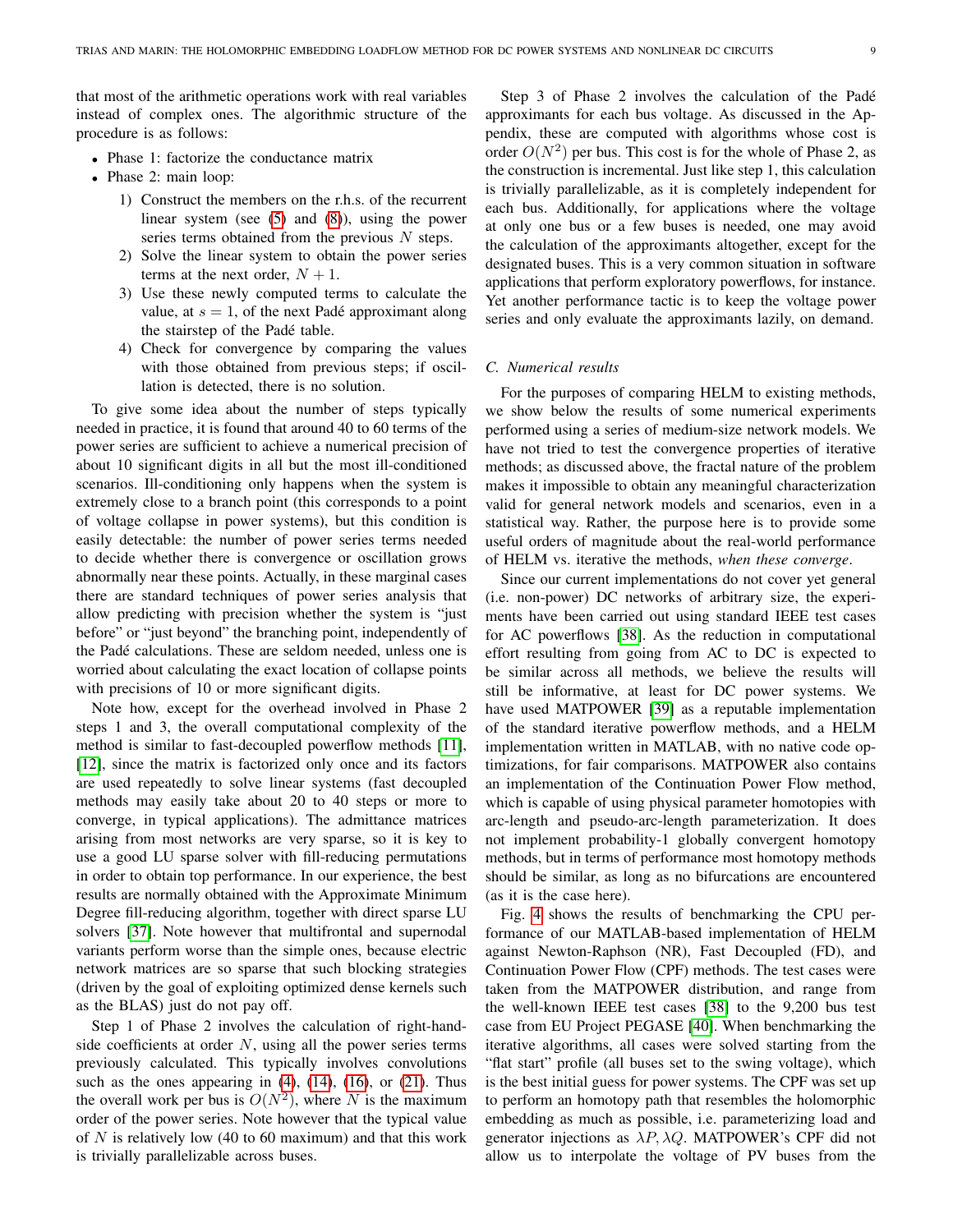<span id="page-9-0"></span>of HELM) and various iterative algorithms in MATPOWER.

swing voltage to their respective setpoints, but this is a minor difference and it never prevented convergence. Arc-length parameterization and adaptative step-size were used.

With the exception of Gauss-Seidel, which was excluded because it failed to converge in more than half of the test cases, all algorithms were verified to converge exactly to the same solution within the required tolerance. The Fast Decoupled method was found to be the fastest in general. For clarity, only the FDXB variant shown, as the FDBX variant showed essentially the same results. The Newton-Raphson method is slightly less performant for large cases, as expected. HELM clocked at speeds about 10 to 50 times slower than NR or FD, although it should be reminded that this code had no optimizations, other than the use of the stock sparse matrix routines in MATLAB. The CPF method ran generally the slowest, even with adaptive step-size.

Nevertheless, our experience with high-performance implementations written in C has shown that the performance of HELM is actually much closer to that of NR and FD. CPU profiling indicates that the MATLAB implementation of HELM suffers from an excessive overhead in Phase 2 steps 1 and 3 (see the discussion in the preceding subsection), as these involve heavily indexed operations that MATLAB cannot vectorize and therefore are run in interpreted mode.

To complete the picture, Fig. [5](#page-9-1) provides an idea about the number of steps that each algorithm needs to perform as the size of the model increases and as the required precision increases. NR is quite efficient in terms of the number of iterations, as one expects from its quadratic convergence rate. It achieves a tolerance of  $10^{-4}$  in about 4–5 iterations and then it only needs one or two more to reach  $10^{-10}$  tolerance. FD typically needs more iterations to converge, especially when more precision is required. HELM is shown to require anywhere from 10 to 20 power series terms in order to achieve a tolerance of  $10^{-4}$ , and no more than 35 to 45 to achieve  $10^{-10}$ . As discussed above, the only situation where more terms are needed is when the solution is very close to a point of collapse. Finally, the CPF shows a heavy increase in the number of continuation steps needed as the size of the test case14

case grows. On the other hand, this number does not depend much on the required precision, since its predictor-corrector uses a NR method as the corrector engine.

<span id="page-9-1"></span>desired precision. Steps are iterations in the case of NR and FD, continuation

steps in CPF, and order of the power series in HELM.

#### VII. CONCLUSION

The Holomorphic Embedded Loadflow Method has been shown to be extensible to DC power systems. Besides constant power loads, the method can accommodate devices with general nonlinear characteristics, such as those commonly found in the onboard power distribution systems of spacecraft, aircraft, and more-electric vehicles. Additionally, the method can be extended to the wider problem of finding the DC operating points of nonlinear electronic circuits.

For power systems, the adaptation to DC has revealed that HELM's numerical properties are in general improved over its AC counterpart, even in the presence of highly nonlinear devices. On the theoretical front, DC HELM has also enabled some new exciting insights and results, some of which also benefit AC networks in return.

From the point of view of applications, the most significant advantage of the method presented here lies in its reliable and deterministic behavior. This derives from its direct and constructive nature, which completely avoids the dependency on the choice of an initial point, characteristic of methods that rely on numerical iteration. Future lines of work include exploiting this advantage in new intelligent applications for decision-support and autonomous control, for the power management systems of aircraft and spacecraft (especially unmanned autonomous vehicles), as well as autonomous DC microgids.

On a more fundamental level, non-power DC circuits present interesting challenges to explore using this method. In particular, more work is needed on the criteria for designing the holomorphic embedding and the reference state that would yield a desired operating point. It is also worth to explore analytic continuation techniques other than Pade approximants ´ applied to the problem of obtaining all operating points of a DC circuit.



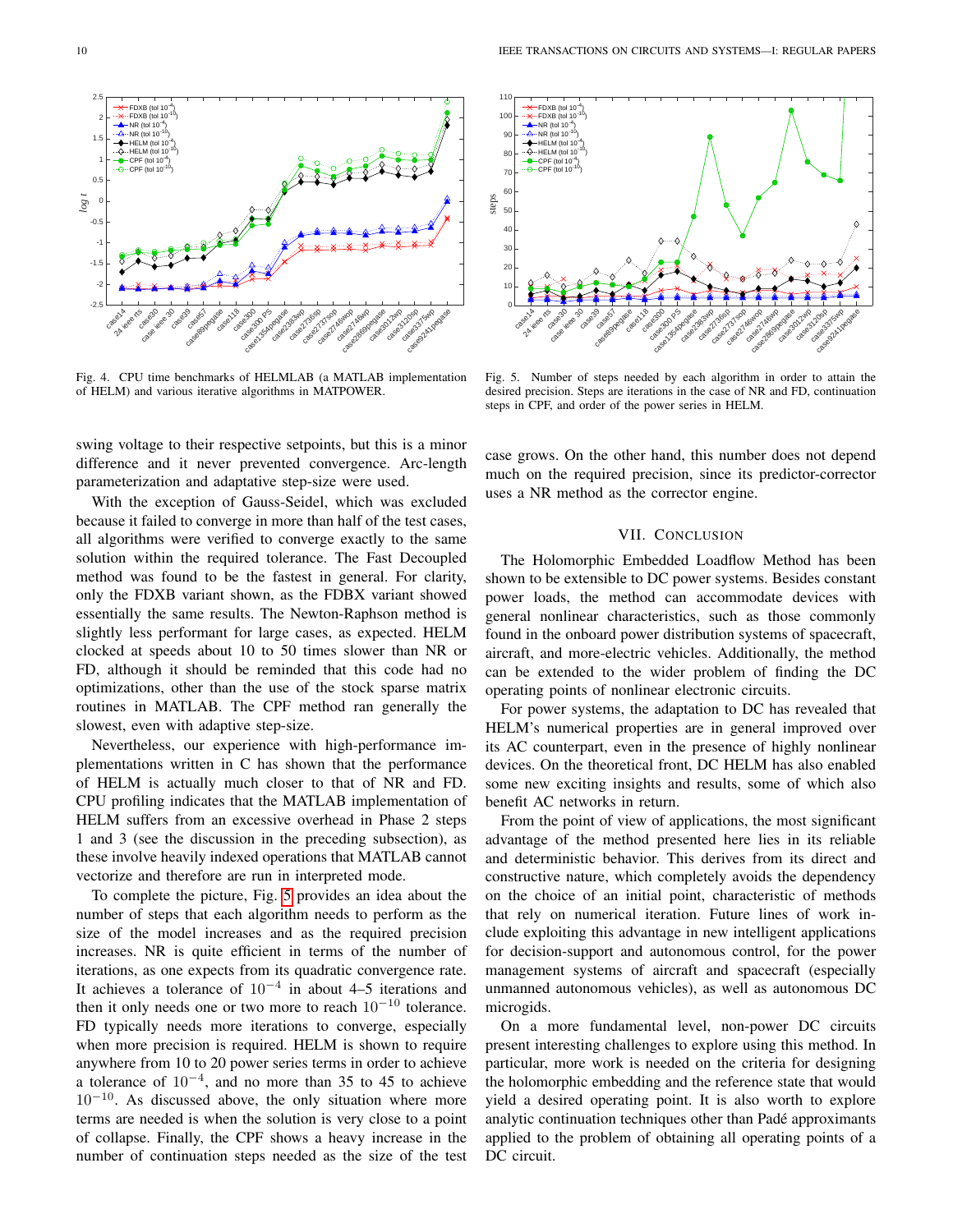#### APPENDIX

#### COMPUTING PADE APPROXIMANTS ´

Let  $f(z)$  be a formal power series:

<span id="page-10-3"></span>
$$
f(z) = c_0 + c_1 z + c_2 z^2 + \dots = \sum_{N=0}^{\infty} c_i z^N.
$$
 (23)

The  $(m,n)$  Padé approximant of  $f(z)$  is defined as the rational function

$$
[m,n]_f(z) = \frac{P_{m,n}(z)}{Q_{m,n}(z)} \equiv \frac{\sum_{j=0}^m p_j z^j}{\sum_{j=0}^n q_j z^j}
$$

that satisfies

<span id="page-10-4"></span>
$$
f(z) - [m, n]_f(z) = O(z^{m+n+1}), \qquad z \to 0.
$$
 (24)

In other words, it is the fraction of polynomials  $P_{m,n}$  and  $Q_{m,n}$ , of degrees at most m and n respectively, such that its Taylor power series coincides with that of  $f(z)$  up to order  $m + n$ . The so-called *Padé table* arranges these in tabular form along  $m$  rows and  $n$  columns, which helps in revealing symmetries, recurrence formulas between their values, and many other important properties. For instance, there is an intimate relationship between certain *continued fraction* representations of  $f(z)$  and the "stairstep" sequence of Padé approximants  $[1, 1]_f$ ,  $[2, 1]_f$ ,  $[2, 2]_f$ ,  $[3, 2]_f$ ,  $[3, 3]_f$ , ... Padé approximants are a powerful tool in the arsenal of numerical analysts, and have a wide array of theoretical uses in complex analysis. For general reference, see the review in [\[41\]](#page-11-33) or the authoritative monograph [\[27\]](#page-11-18).

In particular, if [\(23\)](#page-10-3) is a Taylor series representing a function holomorphic in a neighborhood of  $z = 0$ , the Padé approximants can provide one way to obtain the analytic continuation of  $f(z)$  for values of z beyond the radius of convergence of the power series. For this to work, one first needs to prove convergence of the Pade approximants to the function, which is ´ not necessarily true in general. However, in our particular case (functions with branch points), Stahl's theorem [\[24\]](#page-11-15) proves this convergence, and not only for a restricted region, but over the maximal domain of analytic continuation (though this only applies to near-diagonal sequences of the Padé table).

We now briefly review the landscape of numerical methods available for the calculation of Pade approximants, pointing ´ out whether some specific issues apply or are irrelevant for the particular Padé approximants needed in HELM. The methods can divided into two large groups: on the one hand, those that compute the coefficients of  $P_{m,n}$  and  $Q_{m,n}$ ; on the other, those that directly obtain the value of the approximant at a given value (in our case, at  $s = 1$ ). In the context of HELM, one would normally use the latter, because they are more efficient and have less chance of introducing round-off, as they involve less operations. Still, computing the polynomials might be useful for analyzing the location of singularities, for instance.

Among algorithms that compute the polynomial coefficients, [\[27\]](#page-11-18) recommends the straightforward method—solving the associated linear system derived from [\(24\)](#page-10-4) via LU factorization with partial pivoting—as a simple and robust strategy. This is has complexity  $O(n^3)$ , which could be of concern for  $n$  large, but the bigger issue here is that the Padé table can have *defects*: approximants  $[m, n]_f$  for which the degree of the polynomials is less than  $(m, n)$ . In such cases, the corresponding linear system is singular. More sophisticated methods, such as the Cabay-Meleshko algorithm [\[42\]](#page-11-34), automatically overcome these problems by means of a look-ahead strategy that efficiently "jumps over" to the next normal (i.e. nondefective) approximant in the Padé table. Additionally, these methods exploit the special structure of the matrix (Toepliz); their complexity is  $O(n^2)$ .

Among methods that compute the value of the approximant directly, we recommend two: Wynn's epsilon and Rutishauser's quotient-difference (QD) algorithms. Both of these are  $O(n^2)$ , but they are based on fast recurrence relations (related to the Shanks transformation in the case of Wynn, and to continued fractions in the case of QD), so their performance is excellent in practical applications. A good description of Wynn's epsilon algorithm can be found in [\[43\]](#page-11-35), and quality implementations appear in [\[44\]](#page-11-36), [\[45\]](#page-11-37). For the QD algorithm, reference [\[43\]](#page-11-35) contains a brief description, but the reader is advised to consult the more detailed exposition in [\[46\]](#page-11-38) for some important implementation details.

Some careful remarks should be made about the role played by the so-called *Froissart doublets*. These are spurious polezero pairs appearing in the Padé approximants, having no apparent relationship to the zeros and poles of the analytic function. A formal definition of spurious poles has been given by Stahl [\[47\]](#page-11-39), who characterizes spuriousness as an asymptotic property of the poles. Although Froissart doublets may appear from numerical round-off, particularly arising in non-normal blocks of the Padé table, they exist even in exact arithmetic. In fact, they are what prevents local uniform convergence of Padé approximants (at points other than poles or branch cuts of  $f$ ) for arbitrary meromorphic functions. But for the class of holomorphic functions involved in HELM, i.e. *algebraic* functions, Stahl's theorem [\[24\]](#page-11-15) proves convergence and therefore Froissart doublets pose no problem. Doublets induced by round-off may still appear, but they disappear or move away from the evaluation point just by increasing the Pade order. In ´ any case, if one is interested in the detailed study of Froissart doublets, a recent method published in [\[48\]](#page-11-40) is reported to have a remarkable ability to remove spurious doublets. The method is based on the Singular Value Decomposition, and has therefore a complexity of order  $O(n^3)$ .

To conclude this appendix, it is worth mentioning that there are a few "superfast"  $O(n \log^2 n)$  methods based on divideand-conquer techniques [\[49\]](#page-11-41), but in the opinion of some authors [\[50\]](#page-11-42) these do not have a well-established error analysis, compared to most  $O(n^2)$  methods. Given the relatively low number of terms in the power series encountered with HELM in practical settings, the authors have not tried these.

#### **REFERENCES**

- <span id="page-10-0"></span>[1] A. Trias, "The holomorphic embedding load flow method," in *Power and Energy Society General Meeting, 2012 IEEE*, Jul. 2012, pp. 1–8.
- <span id="page-10-1"></span>[2] A. Trias, "Fundamentals of the Holomorphic Embedding Load-Flow Method," *ArXiv e-prints*, no. 1509.02421, Sep. 2015.
- <span id="page-10-2"></span>[3] A. Trias, "Sigma algebraic approximants as a diagnostic tool in power networks," US Patent Application 20 140 156 094 A1, Jun., 2014.